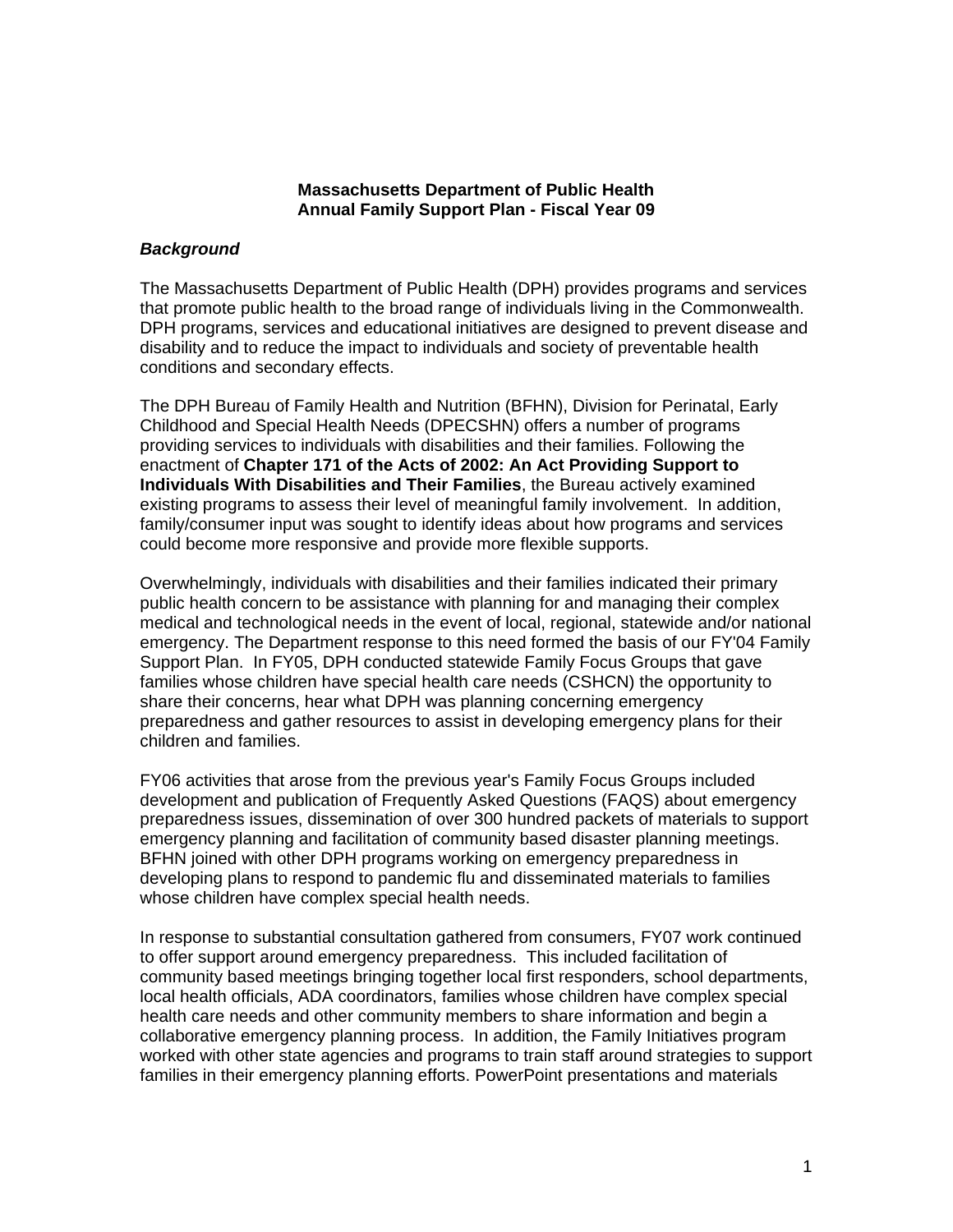were created and delivered to over 150 parents and professionals. In addition, 1000 packets of family friendly materials were created and disseminated.

Fiscal Year 08 work, based on input offered by families has addressed issues of raising awareness of DPH resources and supports, disseminating up-to-date information about DPESCHN programs and collaborating with other DPH programs to embed knowledge of the needs of CYSHCN into these programs.

## *Overview of Family Support*

The DPH retains its long history of commitment to effective, collaborative partnerships with families and works to ensure that all programming is family-centered and is responsive to family/consumer articulated needs. To ensure this strong focus on familycentered services, the BFHN supports a full-time position, Director of Family Initiatives. The incumbent's responsibilities include:

- **Ensuring that all staff are aware of, receive information about and know how to work** in partnership with families;
- ! Ensuring that all Bureau initiatives include families/consumers in planning and monitoring activities;
- ! Developing new and ongoing opportunities for family involvement;
- ! Providing training, mentoring, financial and other supports to families partnering in planning, policy making and program implementation;
- ! Representing BFHN and its commitment to family-centered services in interagency initiatives;
- ! Representing BFHN and its commitment to family-centered services with other organizations on the state and national level; and
- ! Providing the "family voice", both personally and via inclusion of other family members and family organizations, in Bureau and Department activities

In addition to the broad range of public health programs and services available to families throughout the Commonwealth, the DPH is able to make some flexible funding available to families to address medical and other health-related needs not covered by other sources. Special funds help eligible families purchase (among other things) hearing aids, medications, assistive technology, respite services, home and vehicle modification and reimbursement for travel expenses incurred for the care of their children with special health needs. Funds are disseminated through DPH vendors and in some cases, from DPH directly to families. In Fiscal Year 2008, approximately 1000 families received over \$2,000,000 in funding from the Catastrophic Illness in Children Relief Fund (CICRF), Early Intervention Regional Consultation Program Respite Allocation, Care Coordination Family Support funding, Epilepsy Drug program and the Hearing Aid Program for Children.

### *Process for obtaining "substantial consultation" from families regarding flexible support needs*

DPH employed a variety of mechanisms to gather information from families/consumers about their support needs. During FY08, staff from the Department's Family Initiatives projects attended conferences and regional and local meetings where families whose children have special health needs might be found. In addition, questionnaires were distributed and explained at community outreach visits and skill building sessions. Questionnaires were in available in both English and Spanish. Requests for information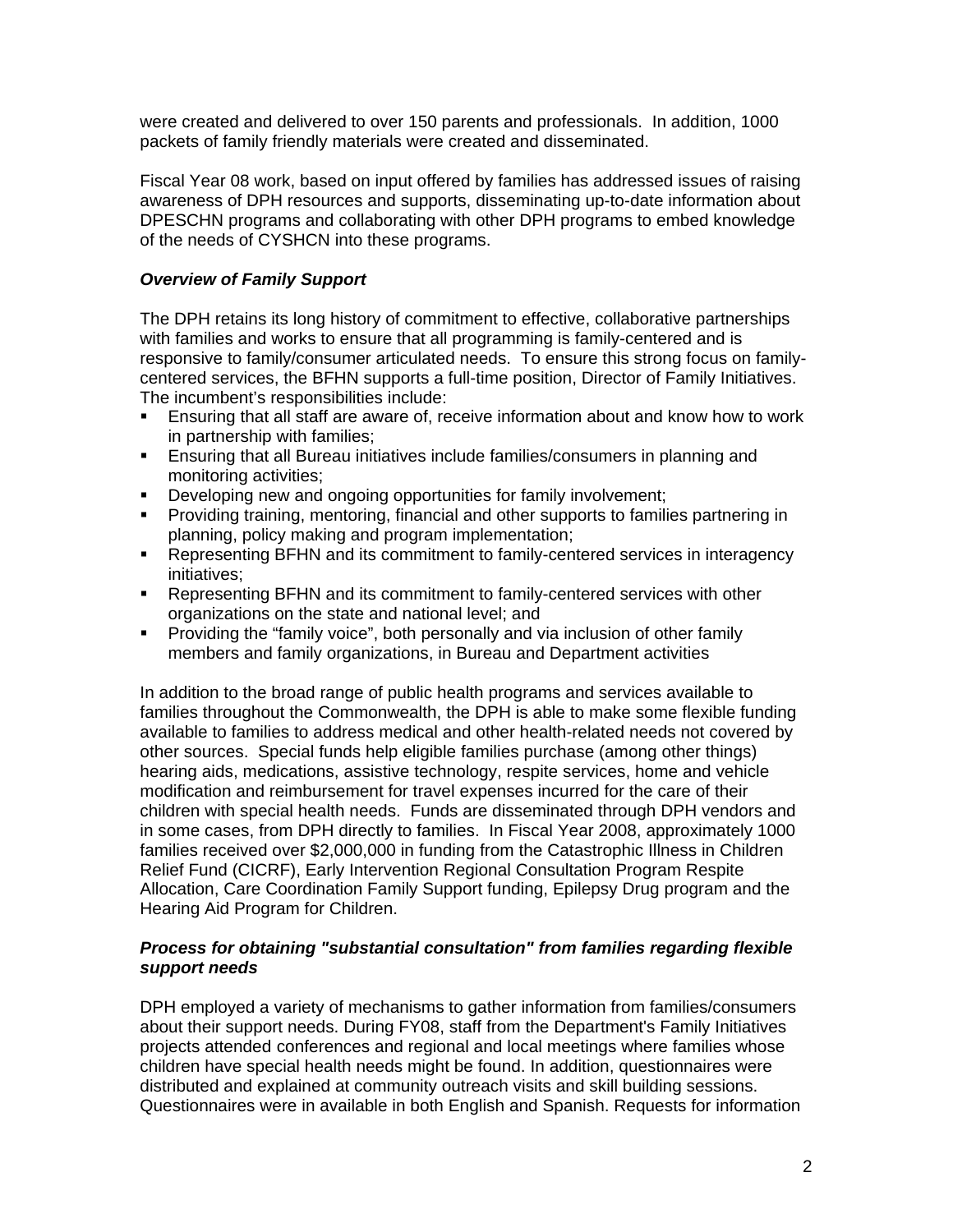were also made to Portuguese speaking callers to the Family TIES toll free 800 line. All families were asked about unmet/under-met health needs, experiences with DPH programs, knowledge of health care transition, need for support around emergency preparedness, how they obtain information about resources and supports and how best DPH could provide assistance. Every family interview included questions about how family centered were the services received from BFHN programs and what could be done to make services more family friendly. The questionnaires allow families to indicate any other information they feel DPH needs to know in order to ensure that programs and services are flexible, family-directed and meet their needs.

Additional information was obtained through the following mechanisms:

- Questions on a survey disseminated at the annual Federation for Children with Special Needs conference; (750 participants)
- Questions included in calls received by the Family TIES project, the statewide Information and Referral and Parent-to-Parent program;
- Questions posted to the Family TIES and Early Intervention Parent Leadership Project websites;
- Survey questionnaires sent to over 60 families who indicated a desire to serve as advisors to BFHN and DPECSHN;
- Questions included in calls received by the DPH Community Support Line;
- Discussions between care coordinators and their client families; and
- ! Information gathered by the DPH Public Benefits Specialist during her talks and trainings with individuals and families statewide.

Face to face contact was made with over 100 families. An additional 150 responded to questionnaires. Families continued to tell DPECSHN that their primary unmet public health needs remained the need for reliable, accessible, knowledgeable and up-to-date information about resources, public programs and supports. They continued to comment on the issues of lack of coordination of services provided by multiple human services agencies. Other strong themes that emerged from this substantial consultation were difficulty in finding at-home nursing care, lack of access to durable medical equipment (DME) and responsiveness from DME vendors and the need for health care provider education to better support children and youth with complex medical needs around core public health issues such as nutrition, physical activity, sexuality, etc. Families also wanted DPECSHN to know that there are times in their families' lives when they need short-term, intensive assistance. They asked that we make this type of support available and broadly publicize its availability

## *Focus Areas*

#### **I Family Empowerment**

#### *Current Activities:*

Programs within the Department of Public Health seek input from practitioners, academics, consumers/families and other stakeholders via Advisory Boards. Boards generally meet at least quarterly and transmit information regarding community and individual needs directly to DPH. In FY07, Commissioner Auerbach conducted meetings statewide to gather information from the community about DPH programs and services, unmet needs and ideas for improvement. Follow-up regional meetings to ensure that information about needs remains current have been ongoing. In addition, the following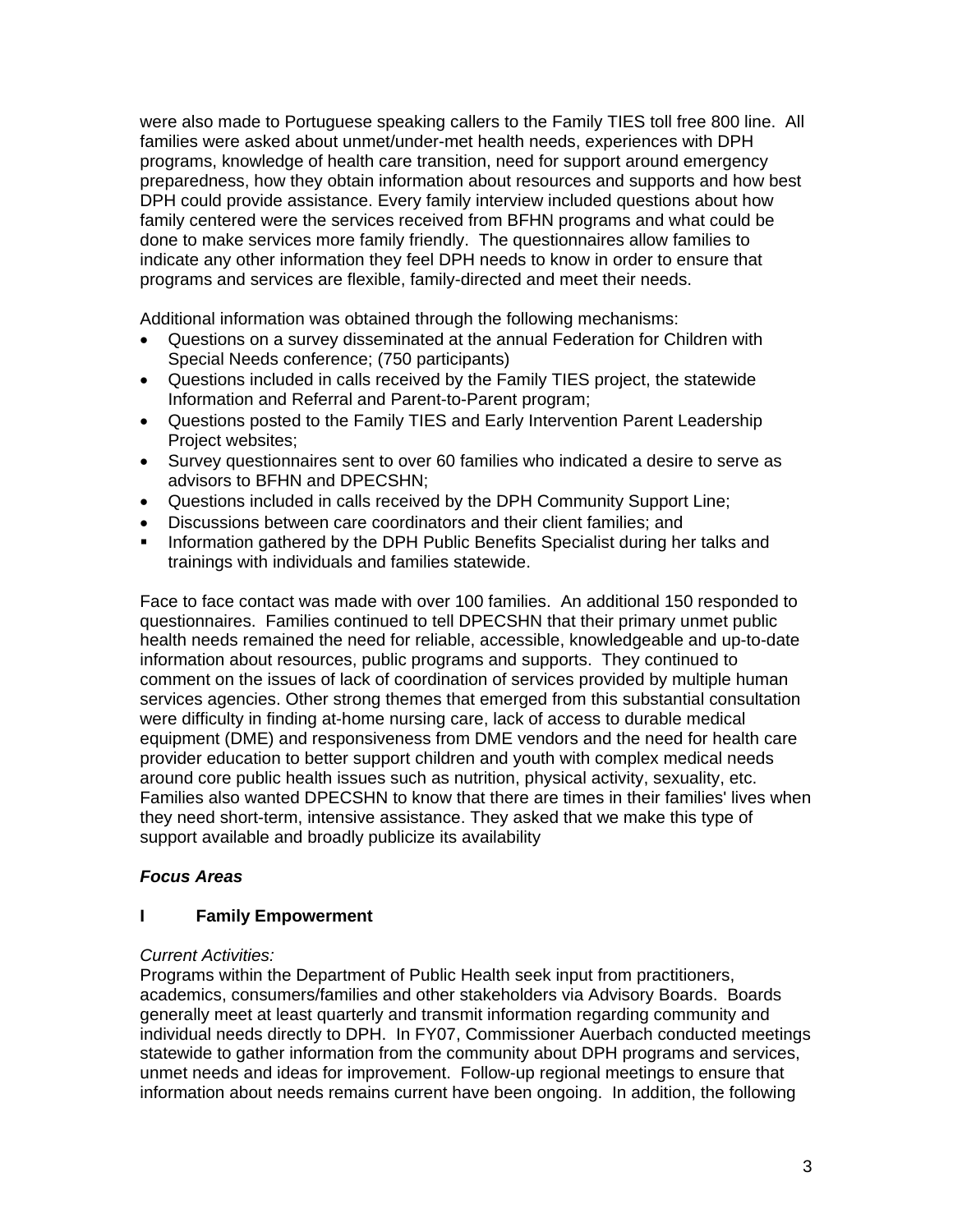illustrate other ways the DPH promotes family participation in policy development and program planning within the BFHN:

- The Bureau applies for and receives funding from the Federal Bureau of Maternal and Child Health (MCHB) that supports many programs for women and children. Federal regulations stipulate that 30% of the funding from this Block Grant is spent meeting the needs of children with special health care needs (CSHCN) and their families. To ensure responsive, family-centered, community-based services, families of CSHCN are invited to learn about the Block Grant, participate in needs assessment activities, offer information and suggestions based upon their individual family needs and review the grant prior to submission to MCHB.
- ! With Federal Individuals with Disabilities Education Act (IDEA), Part C (services to children 0-3) funding, the DPECSHN supports the Early Intervention Parent Leadership Project (EIPLP). This parent-designed and run project reaches out to families whose children receive Early Intervention services and offers them opportunities for leadership and lifelong advocacy skills development. Parents are encouraged and supported to partner with their own EI programs at regional early childhood events; on the state level as advisors to the DPH; as members of the federally mandated Interagency Coordinating Council (ICC) and nationally to share information about Massachusetts and to learn and bring home information from other states about opportunities for families to impact and help define services systems. DPH EI staff conduct focused monitoring activities at the program level that includes input from families. In FY08, the statewide Early Intervention program implemented a Family Survey disseminated to all families enrolled in EI for at least six months. To date close to 1800 surveys have been returned allowing families to share broad feedback about their EI experience.
- ! Funding from both of the above sources supports Family TIES (Together in Enhancing Support) our statewide Information and Referral network for families of CSHCN and their providers. Family TIES staff, who are all parents of children with special health needs are located in each of the DPH regional offices which gives them knowledge and familiarity with local resources. Family TIES also serves as the Massachusetts Parent to Parent program and the Early Intervention Central Directory as well as offering training and support to interested families to take on roles within DPH programs and other public policy venues.
- ! Families are regularly surveyed about support needs and best uses of flexible funds through Family Initiatives, Community Support, Care Coordination and Regional Consultation Programs. These programs also provide training and skill building opportunities for families to grow their leadership and advocacy skills.

# *New Initiatives:*

- All DPECSHN programs will expand efforts to identify opportunities for family involvement in policy and program development.
- Collaborative training sessions provided by Community Support, Care Coordination, and Family Initiatives staff statewide.
- Creation of Family Advisory Group for CICRF

# **II Family Leadership**

*Current Activities:*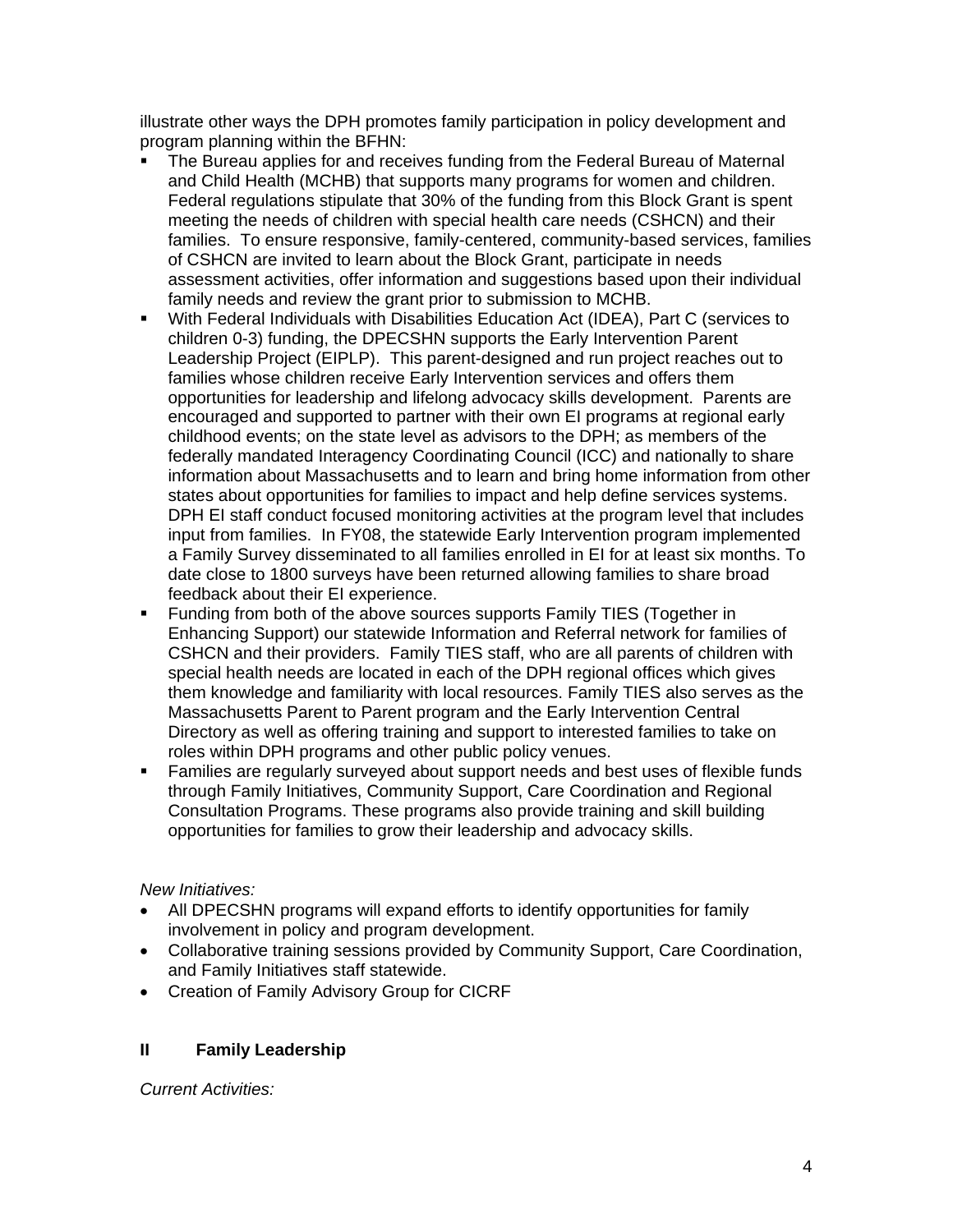DPH supports, directly or through contracts or stipends a number of initiatives that help families to acquire leadership and advocacy skills. These include:

- ! Early Intervention Parent Leadership Project, a parent-designed, parent-run project that offers information, training and supports to families whose children receive Early Intervention services to assist them to partner with providers within the Early Intervention system.
- **Early Intervention Hausslein Leadership Awards that offer small grants to families** enrolled in EI to design and implement inclusive projects that connect their children and families to the their communities.
- ! Family TIES, a statewide information and referral network, offers parent-to-parent support and training to families of CSHCN and their health care providers. Families learn how to navigate the public and private service system and take on roles with health care and related organizations that impact policy development
- ! Navigating the Maze, a collaboration between Family TIES and DPH Care Coordination program brings together families and service providers statewide to learn about and share information on public programs, eligibility requirements and "who to call."
- ! Collaboration with other family organizations such as Mass ARC, Mass Families Organizing for Change and Mass Family to Family Health and Information Center to share training and skill building opportunities.
- ! The Family- Professional Partners Institute, funded by DPH at New England Serve identifies opportunities for family members to take on a variety of roles with health care organizations. Family and organizational partners receive training, mentoring and support to work together effectively. Support for families to attend national and statewide conferences where they can access information and skill development activities.
- ! On-going opportunities to indicate desired skill building training through surveys and questionnaires disseminated at conferences and workshops and at Family Initiatives projects' web sites, followed by development and dissemination of desired training.
- ! A family member whose child has special health needs serves as an advisor to the CICRF.

*New Initiatives:* 

- Expanded outreach and training for family members to be co-trainers, facilitators and participants within the Early Intervention Training Center (EITC) now housed at DPH.
- ! The **Parent** *Perspective,* newsletter of EIPLP will have "growing leaders from the ground up" as its theme for FY09 and will focus on publicizing opportunities for leadership development at the community level.
- ! Over 100 family members have indicated an interest in providing input to DPH on a regular basis. These Advisors as well as EI Parent Contacts and Liaisons and Family Partners will come together regionally and at the community level for skill building, leadership development and provision of community and family perspective on unmet needs.

# **III Family Support Resources and Funding**

# *Current and On-Going Activities:*

Throughout FY08, the focus of family support activities has been to address issues raised by families as part of our annual needs assessment and substantial consultation activities. Family Initiatives staff worked with the Department of Early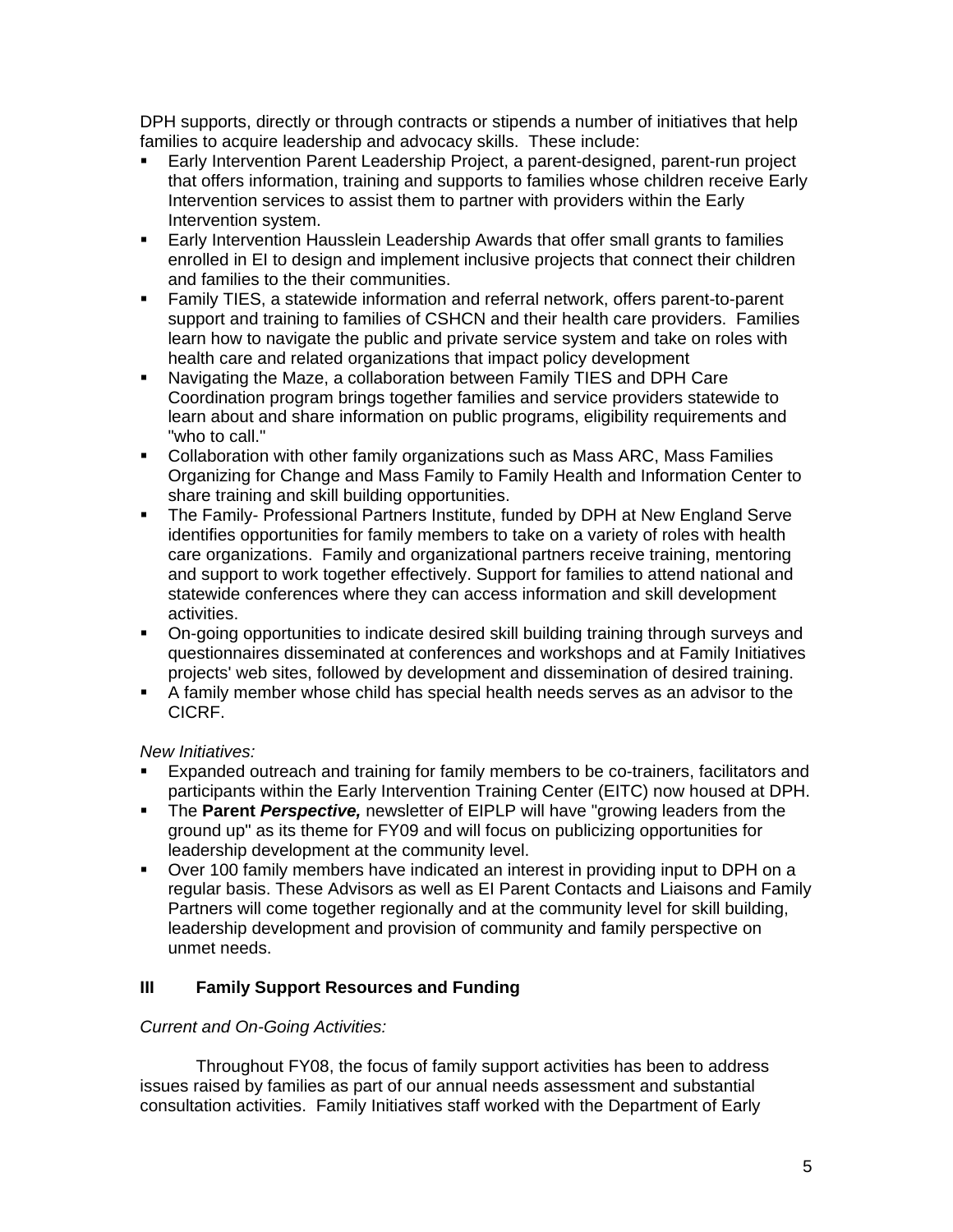Education and Care, the Mass Consortium for Children with Special Needs and other division staff to look at issues of transition both at the early childhood and adolescent/young adult level.

DPH and EEC finalized and published a transition guide for families whose children are leaving Early Intervention. The Director of Family Initiatives, Assistant Director for Early Childhood Programs and 619 Coordinator at EEC presented information about individual agency mandates and strategies for collaboration between EI and public schools at an EI stakeholders retreat. This was followed by two regional meetings and individual technical assistance to programs.

As part of a Maternal and Child Health state implementation grant, DPECSHN staff supported the development of transition training for young adults. The training was offered three times state wide and was open to care coordinators, case managers and families.

Families placed a strong emphasis on the need to know what resources were available, how to access these resources and where to get help in managing short term crisis situations. In response to these articulated needs, DPECSHN has updated and broadly disseminated information about division programs and continued to publicize the availability of support from our Community Support Line, Public Benefits Specialist, Family TIES and EI Parent Leadership Projects , Care Coordination program, Catastrophic Illness in Children Relief Fund and Pediatric Palliative Care program. Efforts to enhance collaboration among other DPH programs have been instituted. DPECSHN staff has worked with DPH offices of Adolescent Health, Violence Prevention and Nutrition to raise awareness of the needs of children and youth with special health care needs that are the same or similar to those of their typically developing peers.

Although it no longer emerged as families' top priority for support from DPH, most families continued to express a need for assistance with emergency planning. The Director of Family Initiatives served on a state wide committee looking at personal preparedness for individuals with disabilities and their families and participated in development of a set of recommendations. Emergency Preparedness information is posted on the Family TIES website and technical assistance for families is available from staff.

The Director of Family Initiatives continues to work with the Emergency Medical Services for Children Program to make connections between EMS and families that facilitate effective emergency response. She provides input to the program about the needs of families whose children have complex medical issues that would require individualized responses in the event of emergency or disaster. Within DPECSHN, programs serving children with special health needs and their families work to improve the coordination of services and supports to ensure that families have what they need to manage complex life situations.

Other DPH family support initiatives within the Bureau are provided by Early Intervention Regional Consultation Programs (RCPs). Six programs statewide provide support to families of young children with complex medical needs that facilitate inclusion in community settings of family choice. In addition, RCPs disseminated over \$200,000 of respite and family support funding for families whose children are enrolled in Early Intervention and eligible for RCP services. DPH Care Coordination and Community Support Line programs provide additional support to families in accessing resources, navigating the health care system and obtaining information about public benefits.

DPH maintains a toll free Community Support Line available to families of CSHCN and their providers. In FY08, the line received over 1600 calls of which more than 1000 were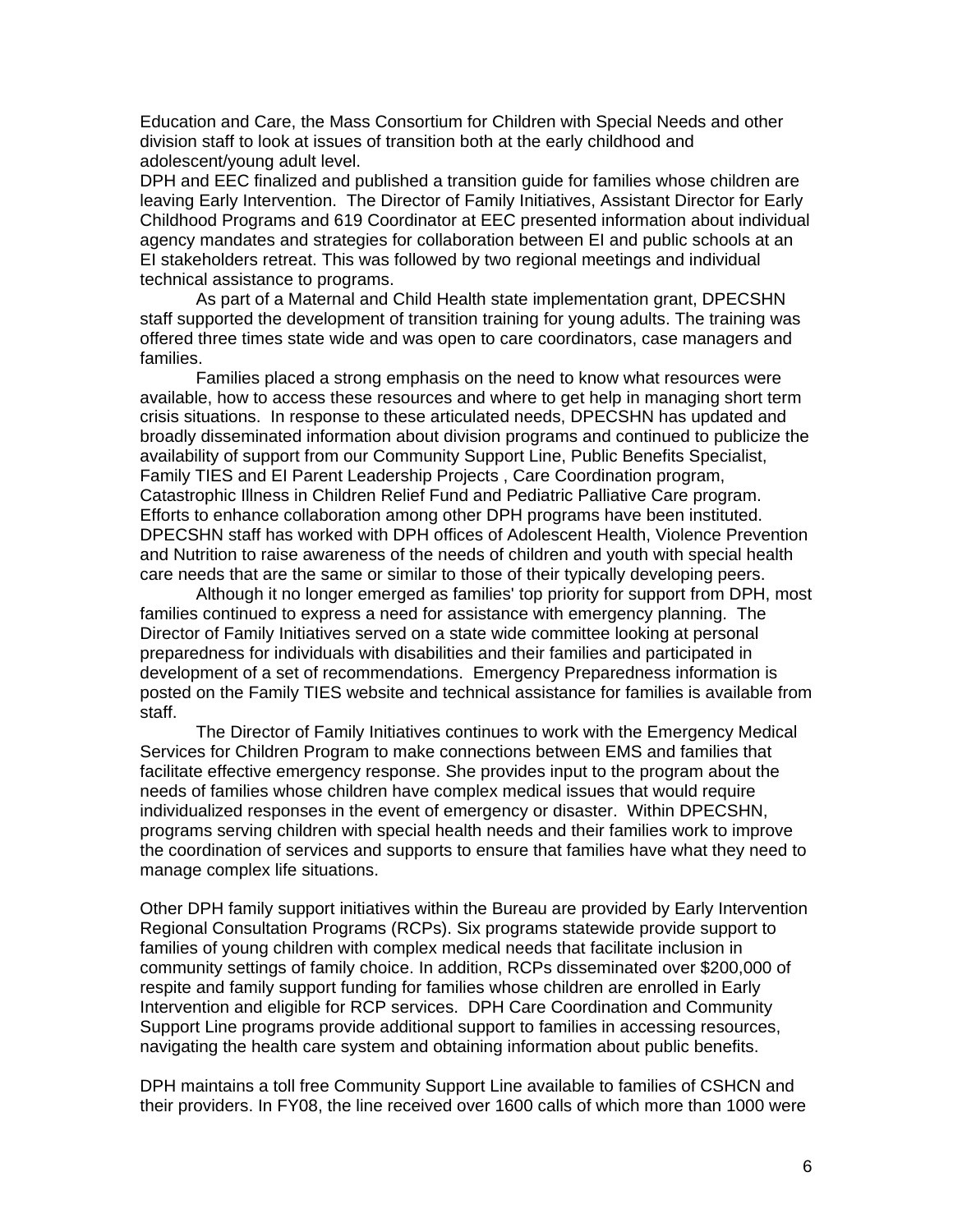from families. Callers receive information, technical assistance, referral and support from two dedicated Resource Specialists.

Through the Bureau of Family Health and Nutrition's Office of Specialty Services and Universal Newborn Hearing Screening Program (UNHS), the Department has provided support and information to approximately 1500 families whose children have either not passed or missed their initial hearing screening. Of these, 800 families who missed their diagnostic appointment, were in the process of achieving a diagnosis or had received a diagnosis of hearing loss were contacted. Approximately 225 children were diagnosed with hearing loss. Some on-going case management was provided to these families. DPH signed an agreement with MCDHH to share this information, with family permission, to facilitate early referral to the Commission.

The program employs a parent of a young child with hearing loss as a parent consultant. This consultant makes personal contact with every family whose child receives a diagnosis of hearing loss to offer family to family support and community and statewide resources. The program partnered with Family TIES to host a training for mentor parents as part of our state wide Parent to Parent program bringing in a number of new parents willing to offer parent to parent support to families whose children have hearing loss. 270 Parent Information Kits were distributed to English speaking families. This year the Kit was translated into Spanish. 160 were distributed. In FY 08 75,000, brochures in English, Spanish, Portuguese, Russian and Haitian Creole were distributed Family TIES continued its focus on outreach and support to culturally and linguistically underserved populations. Training about organizing complex and multiple records, emergency preparedness and building community were translated into Spanish, Portuguese and Chinese. In all, over 650 parents accessed training and skill building opportunities offered by Family Initiatives programs. These included leadership development, building community, emergency preparedness, facilitation and presentation skills and providing parent to parent support.

#### *New Initiatives:*

- Materials developed for the transition training will be synthesized into a "family friendly" packet including checklists and timelines. These materials will be disseminated to interested families through DPH family projects.
- DPECSHN Transition Coordinator will conduct key informant interviews with families and other collaborators including the Department of Elementary and Secondary Education and the Federation for Children with Special Needs to identify best practices and strategies for embedding health goals for CYSHCN within Individual Education Plans.
- Collaboration with the Consortium for Children with Special Needs to raise awareness of service and resource needs of families whose children have complex special health needs and build capacity to articulate these needs and educate their communities about them.
- Outreach to health care provider community to raise awareness of the importance of wellness instruction and activities for children and youth with special health care needs as part of community based primary pediatric care.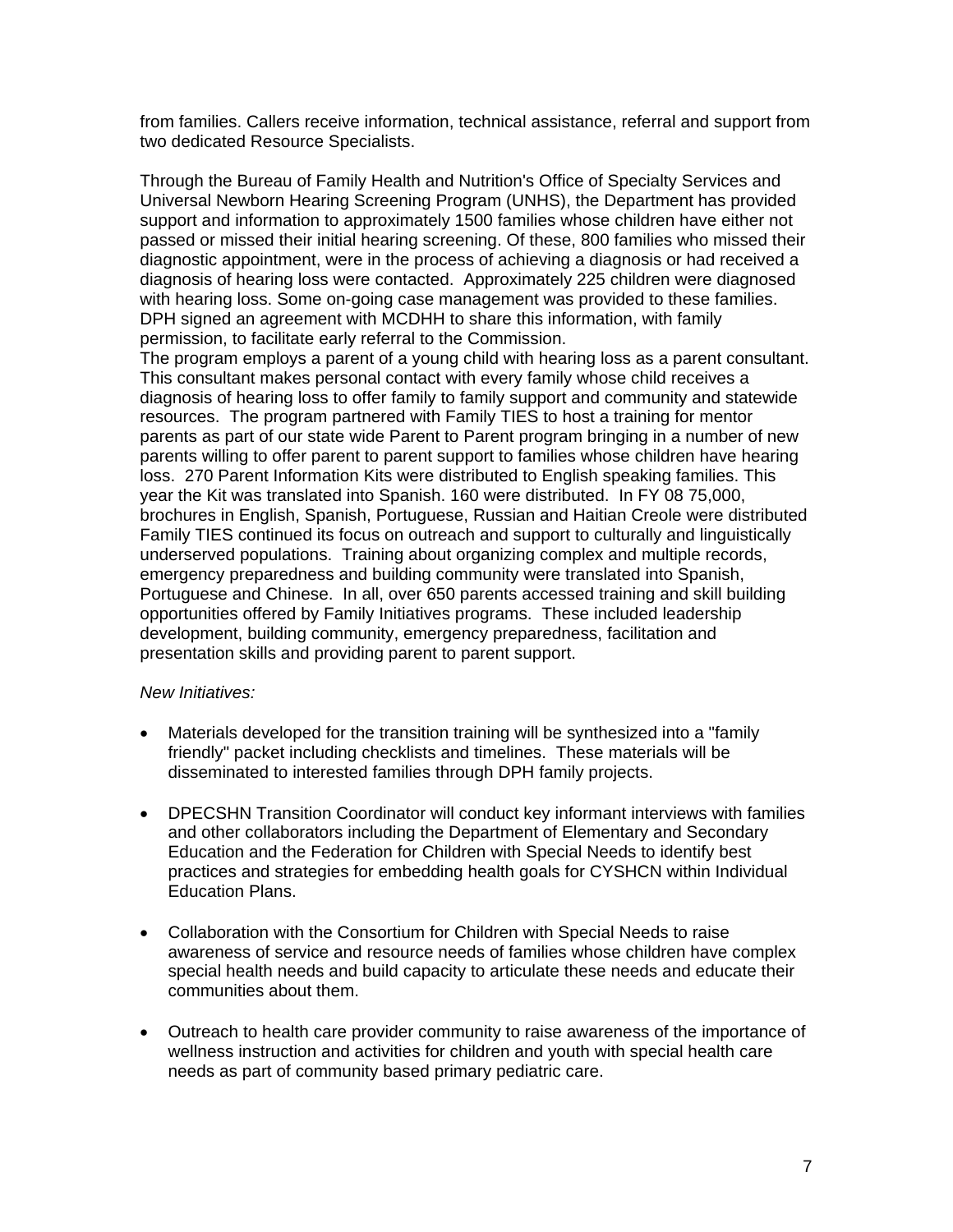## **IV** *Accessing Services and Supports*

### *Current Activities:*

The Department supports a variety of efforts to educate families/consumers about availability of and access to services. Some of these include public service announcements, Early Intervention Child Find, program specific newsletters such as EIPLP's *Parent Perspective* and the MassCare newsletter. CICRF, Community Support Line, Family TIES and Care Coordination staff outreach to hospitals, schools and community settings where individuals with disabilities and their families receive services. The DPH Public Benefits Specialist provides training across the state and offers technical assistance through a toll free number. In FY08, staff from Care Coordination, Community Support Unit and Family TIES continued their collaboration on a series of statewide public benefits and informational meetings for families and professionals to disseminate information about available services and supports. These meetings were well attended and appreciated by the community. Family TIES and EIPLP both maintain toll free numbers. In FY08 over 3000 families called these lines for information, referral, Parent to Parent matches training and skill building opportunities. These projects also host web-sites and list servs. 1500 Family TIES Resource Directories, 6000 project brochures in English, Spanish and Portuguese and six editions of the **Parent** *Perspective* were distributed to families and professionals. DPECSHN web liaison worked with the EOHHS web team to expedite availability of the most up-todate information about programs and services. Emergency preparedness information and the FY 08 DPH Family Support Plan are available on line. In December 07, DPH worked collaboratively with the Massachusetts Family to Family Health and Information Center, a project of the Federation for Children with Special Needs to provide information about the Maternal and Child Health Block Grant and to offer strategies for family input.

## *New Initiatives:*

- Office of Family Initiatives and other DPECSHN staff will work with the Consortium for Children with Special Needs and families to build awareness and community capacity to both access services and supports and grow resources.
- DPECSHN staff will participate in EOHHS working group looking at ways to improve practices in meeting family needs through the Chapter 171 process.
- Ongoing outreach to referral sources will continue.

# **V Culturally Competent Outreach & Support**

## *Current Initiatives:*

Materials about all programs for individuals with special health needs and their families are available in a variety of languages including but not limited to; Spanish, Portuguese, Haitian Creole, Russian, Cambodian and Vietnamese. All programs have staff with multiple language capability and/or access to interpreters. The Department hires and/or contracts with individuals who are bilingual, bicultural and familiar with the culture and customs of families who utilize our programs. Outreach initiatives take place collaboratively with community-based organizations where ethnically, linguistically and culturally diverse individuals and families receive services and are comfortable. These include community health centers, WIC offices and family organizations. The Family TIES Project contracts with native Spanish and Portuguese speakers to respond to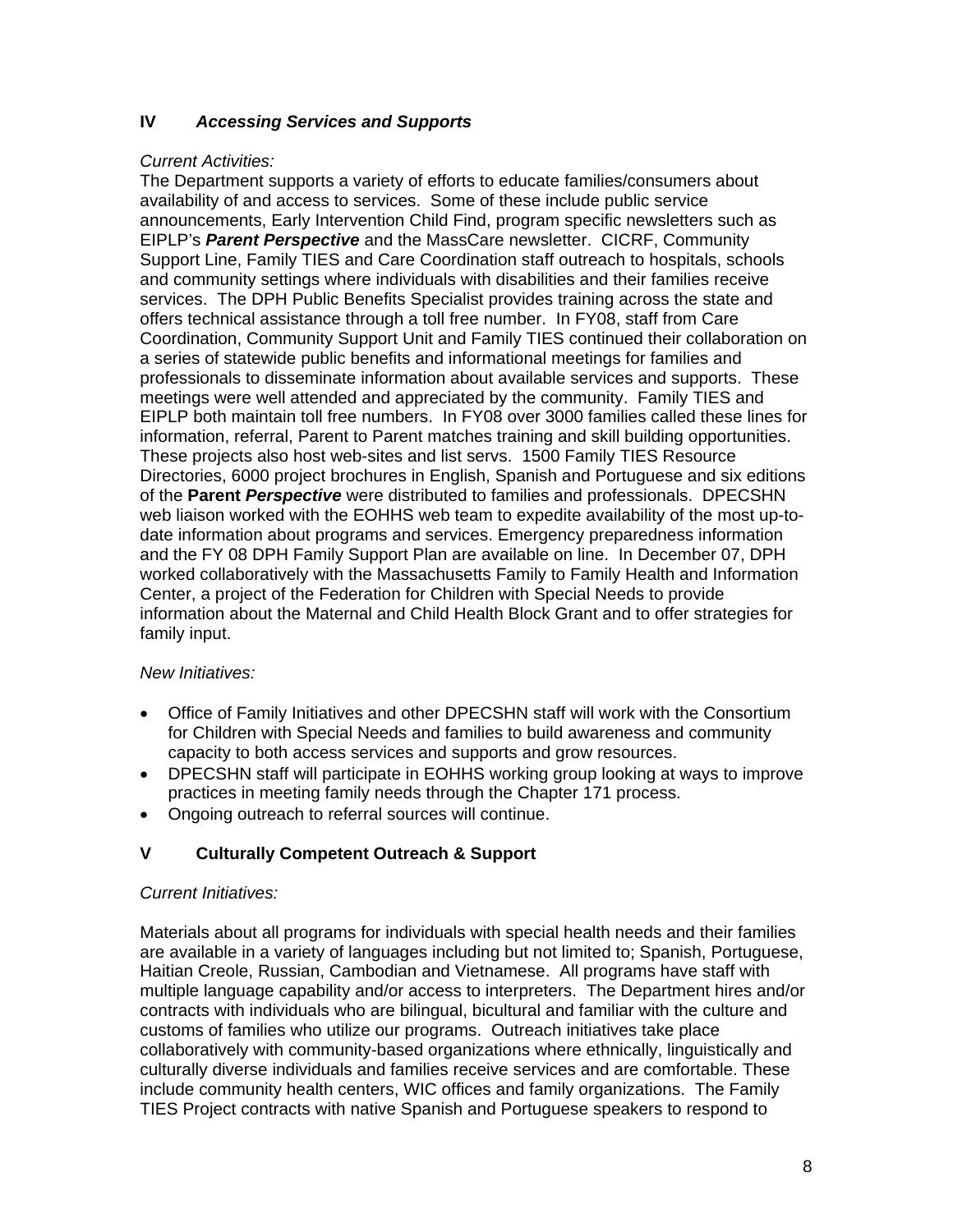requests for information and referral, and Parent to Parent matches. Information about the availability of flexible family supports is disseminated to organizations where ethnically, culturally and linguistically diverse individuals and families gather and receive services. Project training is available in Spanish and Portuguese. A focus of work for Family TIES has been expanded outreach to linguistically and culturally diverse populations. In FY 08, Family TIES staff began building partnerships with over 20 new community based organizations. Coordinators shared materials, worked collaboratively on translation and offered skill building sessions to families whose children have special health care needs. The Family TIES annual Resource Directory continued to expand Spanish and Portuguese pages. DPH funded the attendance of three parents from the Haitian community at the annual "Joining Voices" conference. As part of the Family-Professional Partners Institute, a networking meeting for families and professionals that focused on cultural perceptions of disability was held. Bilingual/bicultural staff worked with Spanish families to provide input into the FY 09 Family Support Plan. The EIPLP newsletter lead article on paths to leadership and updates on the EI Family Survey was translated into Spanish in each of six editions. TTYs are in place in all DPH regional offices to ensure access for individuals who are deaf or hard of hearing. DPECSHN programs continued to utilize the Office of Multicultural Health telephonic interpreter services line.

## *New Initiatives*:

- DPECSHN will incorporate CLAS standards into all RFRs and contracts.
- Family TIES training materials will be translated into Chinese.

## **VI Interagency Collaboration**

#### *Current Activities:*

- The MECCS Executive Committee applied for and was granted affiliate status with the Strengthening Families National Network (SFNN). MECCS partnered with the Children's Trust Fund, the Department of Early Education and Care, the Head Start State Collaboration Office, Mass Head Start Association, Department of Social Services, and the Department of Education to host a meeting with the Strengthening Families Initiative (SFI) for one hundred and fifty participants.
- MECCS continues to work with UWMB&MV to identify strategies to enhance home visiting models for health and mental health services.
- MECCS has been involved in a project with EEC, DSS, and HSSCO and Mass Head Start Association to survey programs providing Supportive Child Care. Survey results and analysis will inform EEC and DSS's future procurement of supportive services, decisions about mental health and transportation services and policy issues.
- ! DPH continues work with EEC, DOE, Head Start, EOHHS and ACF to update and implement an interagency Early Childhood Transition Agreement.
- The Department continues its active participation in the Consortium for Children with Special Health Care Needs; a group convened by New England Serve, a 23-year-old health policy and planning organization. The Consortium has a broad membership consisting of families of children with special health needs, primary care providers, academic physicians and researchers, representatives of health insurance plans and state agencies who come together to improve systems of care for CSHCN through the exchange of information, strategic thinking, and collaboration to address gaps